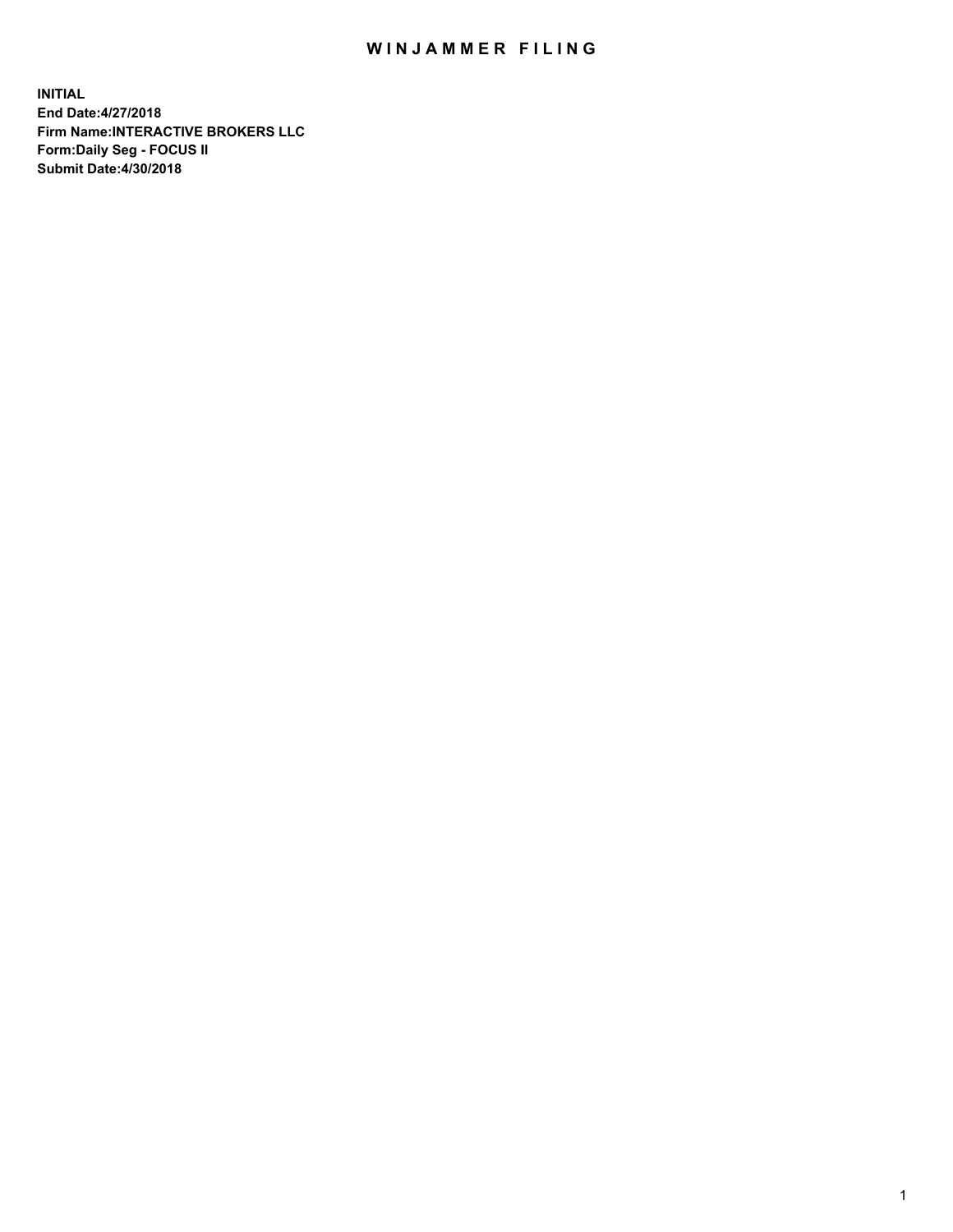## **INITIAL End Date:4/27/2018 Firm Name:INTERACTIVE BROKERS LLC Form:Daily Seg - FOCUS II Submit Date:4/30/2018 Daily Segregation - Cover Page**

| Name of Company<br><b>Contact Name</b><br><b>Contact Phone Number</b><br><b>Contact Email Address</b>                                                                                                                                                                                                                          | <b>INTERACTIVE BROKERS LLC</b><br>James Menicucci<br>203-618-8085<br>jmenicucci@interactivebrokers.c<br>om |
|--------------------------------------------------------------------------------------------------------------------------------------------------------------------------------------------------------------------------------------------------------------------------------------------------------------------------------|------------------------------------------------------------------------------------------------------------|
| FCM's Customer Segregated Funds Residual Interest Target (choose one):<br>a. Minimum dollar amount: ; or<br>b. Minimum percentage of customer segregated funds required:%; or<br>c. Dollar amount range between: and; or<br>d. Percentage range of customer segregated funds required between:% and%.                          | $\overline{\mathbf{0}}$<br>0<br>155,000,000 245,000,000<br>0 <sub>0</sub>                                  |
| FCM's Customer Secured Amount Funds Residual Interest Target (choose one):<br>a. Minimum dollar amount: ; or<br>b. Minimum percentage of customer secured funds required:%; or<br>c. Dollar amount range between: and; or<br>d. Percentage range of customer secured funds required between:% and%.                            | $\overline{\mathbf{0}}$<br>$\overline{\mathbf{0}}$<br>80,000,000 120,000,000<br>00                         |
| FCM's Cleared Swaps Customer Collateral Residual Interest Target (choose one):<br>a. Minimum dollar amount: ; or<br>b. Minimum percentage of cleared swaps customer collateral required:% ; or<br>c. Dollar amount range between: and; or<br>d. Percentage range of cleared swaps customer collateral required between:% and%. | $\overline{\mathbf{0}}$<br>$\overline{\mathbf{0}}$<br>0 <sub>0</sub><br><u>00</u>                          |

Attach supporting documents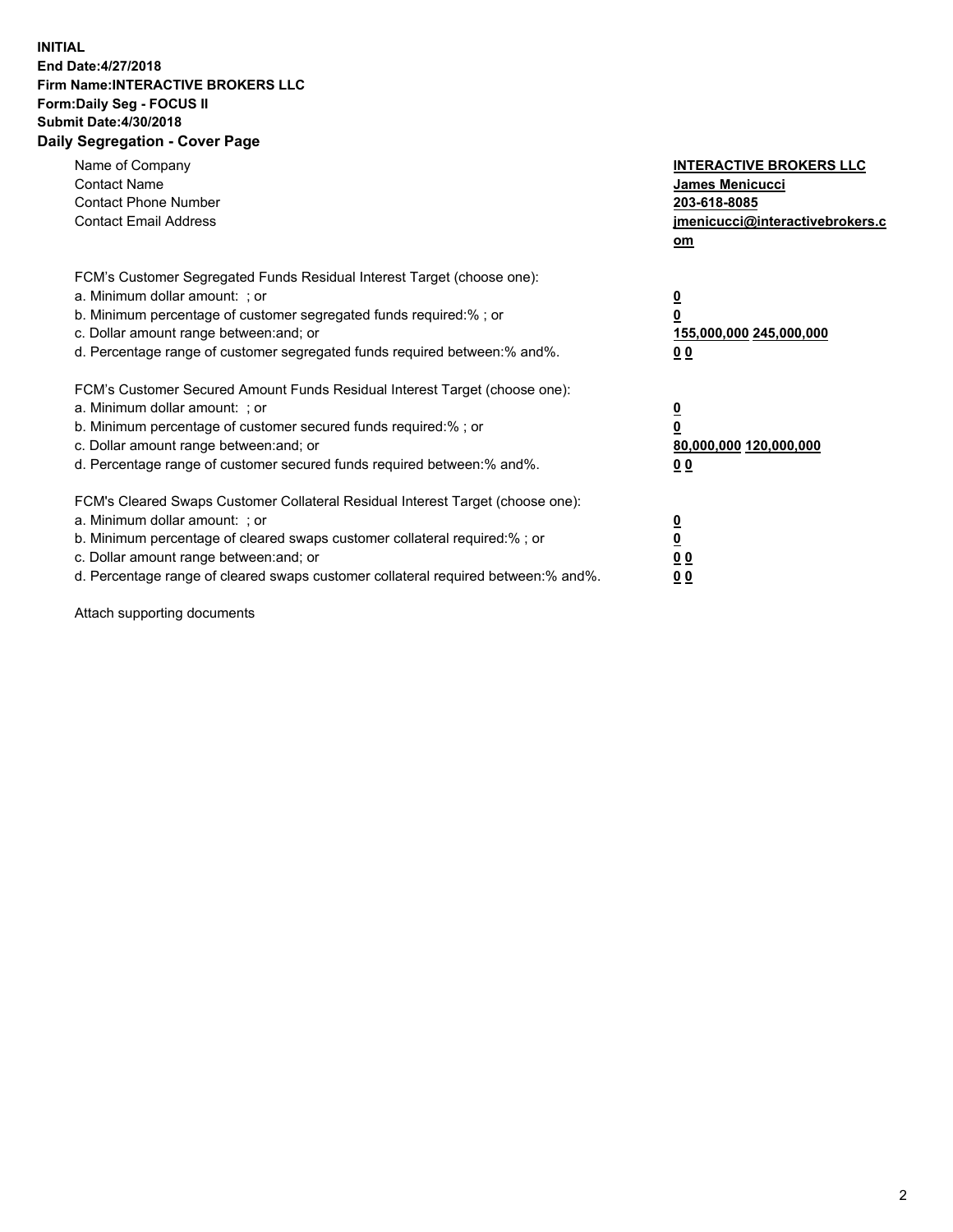## **INITIAL End Date:4/27/2018 Firm Name:INTERACTIVE BROKERS LLC Form:Daily Seg - FOCUS II Submit Date:4/30/2018 Daily Segregation - Secured Amounts**

|     | Daily Jegregation - Jeculed Aniounts                                                        |                                  |
|-----|---------------------------------------------------------------------------------------------|----------------------------------|
|     | Foreign Futures and Foreign Options Secured Amounts                                         |                                  |
|     | Amount required to be set aside pursuant to law, rule or regulation of a foreign            | $0$ [7305]                       |
|     | government or a rule of a self-regulatory organization authorized thereunder                |                                  |
| 1.  | Net ledger balance - Foreign Futures and Foreign Option Trading - All Customers             |                                  |
|     | A. Cash                                                                                     | 452,720,347 [7315]               |
|     | B. Securities (at market)                                                                   | $0$ [7317]                       |
| 2.  | Net unrealized profit (loss) in open futures contracts traded on a foreign board of trade   | -6,448,239 [7325]                |
| 3.  | Exchange traded options                                                                     |                                  |
|     | a. Market value of open option contracts purchased on a foreign board of trade              | 307,434 [7335]                   |
|     | b. Market value of open contracts granted (sold) on a foreign board of trade                | $-56,102$ [7337]                 |
| 4.  | Net equity (deficit) (add lines 1.2. and 3.)                                                | 446,523,440 [7345]               |
| 5.  | Account liquidating to a deficit and account with a debit balances - gross amount           | 2,771 [7351]                     |
|     | Less: amount offset by customer owned securities                                            | 0 [7352] 2,771 [7354]            |
| 6.  |                                                                                             |                                  |
|     | Amount required to be set aside as the secured amount - Net Liquidating Equity              | 446,526,211 [7355]               |
|     | Method (add lines 4 and 5)                                                                  |                                  |
| 7.  | Greater of amount required to be set aside pursuant to foreign jurisdiction (above) or line | 446,526,211 [7360]               |
|     | 6.                                                                                          |                                  |
|     | FUNDS DEPOSITED IN SEPARATE REGULATION 30.7 ACCOUNTS                                        |                                  |
| 1.  | Cash in banks                                                                               |                                  |
|     | A. Banks located in the United States                                                       | 101,409,216 [7500]               |
|     | B. Other banks qualified under Regulation 30.7                                              | 0 [7520] 101,409,216 [7530]      |
| 2.  | Securities                                                                                  |                                  |
|     | A. In safekeeping with banks located in the United States                                   | 371,367,122 [7540]               |
|     | B. In safekeeping with other banks qualified under Regulation 30.7                          | 0 [7560] 371,367,122 [7570]      |
| 3.  | Equities with registered futures commission merchants                                       |                                  |
|     | A. Cash                                                                                     | $0$ [7580]                       |
|     | <b>B.</b> Securities                                                                        | $0$ [7590]                       |
|     | C. Unrealized gain (loss) on open futures contracts                                         | $0$ [7600]                       |
|     | D. Value of long option contracts                                                           | $0$ [7610]                       |
|     | E. Value of short option contracts                                                          | 0 [7615] 0 [7620]                |
| 4.  | Amounts held by clearing organizations of foreign boards of trade                           |                                  |
|     | A. Cash                                                                                     | $0$ [7640]                       |
|     | <b>B.</b> Securities                                                                        | $0$ [7650]                       |
|     | C. Amount due to (from) clearing organization - daily variation                             | $0$ [7660]                       |
|     | D. Value of long option contracts                                                           | $0$ [7670]                       |
|     | E. Value of short option contracts                                                          | 0 [7675] 0 [7680]                |
| 5.  | Amounts held by members of foreign boards of trade                                          |                                  |
|     | A. Cash                                                                                     | 100,893,141 [7700]               |
|     | <b>B.</b> Securities                                                                        | $0$ [7710]                       |
|     | C. Unrealized gain (loss) on open futures contracts                                         | -7,419,221 [7720]                |
|     | D. Value of long option contracts                                                           | 307,434 [7730]                   |
|     | E. Value of short option contracts                                                          | -56,102 [7735] 93,725,252 [7740] |
| 6.  | Amounts with other depositories designated by a foreign board of trade                      | 0 [7760]                         |
| 7.  | Segregated funds on hand                                                                    | $0$ [7765]                       |
| 8.  | Total funds in separate section 30.7 accounts                                               | 566,501,590 [7770]               |
| 9.  | Excess (deficiency) Set Aside for Secured Amount (subtract line 7 Secured Statement         | 119,975,379 [7380]               |
|     | Page 1 from Line 8)                                                                         |                                  |
| 10. | Management Target Amount for Excess funds in separate section 30.7 accounts                 | 80,000,000 [7780]                |
| 11. | Excess (deficiency) funds in separate 30.7 accounts over (under) Management Target          | 39,975,379 [7785]                |
|     |                                                                                             |                                  |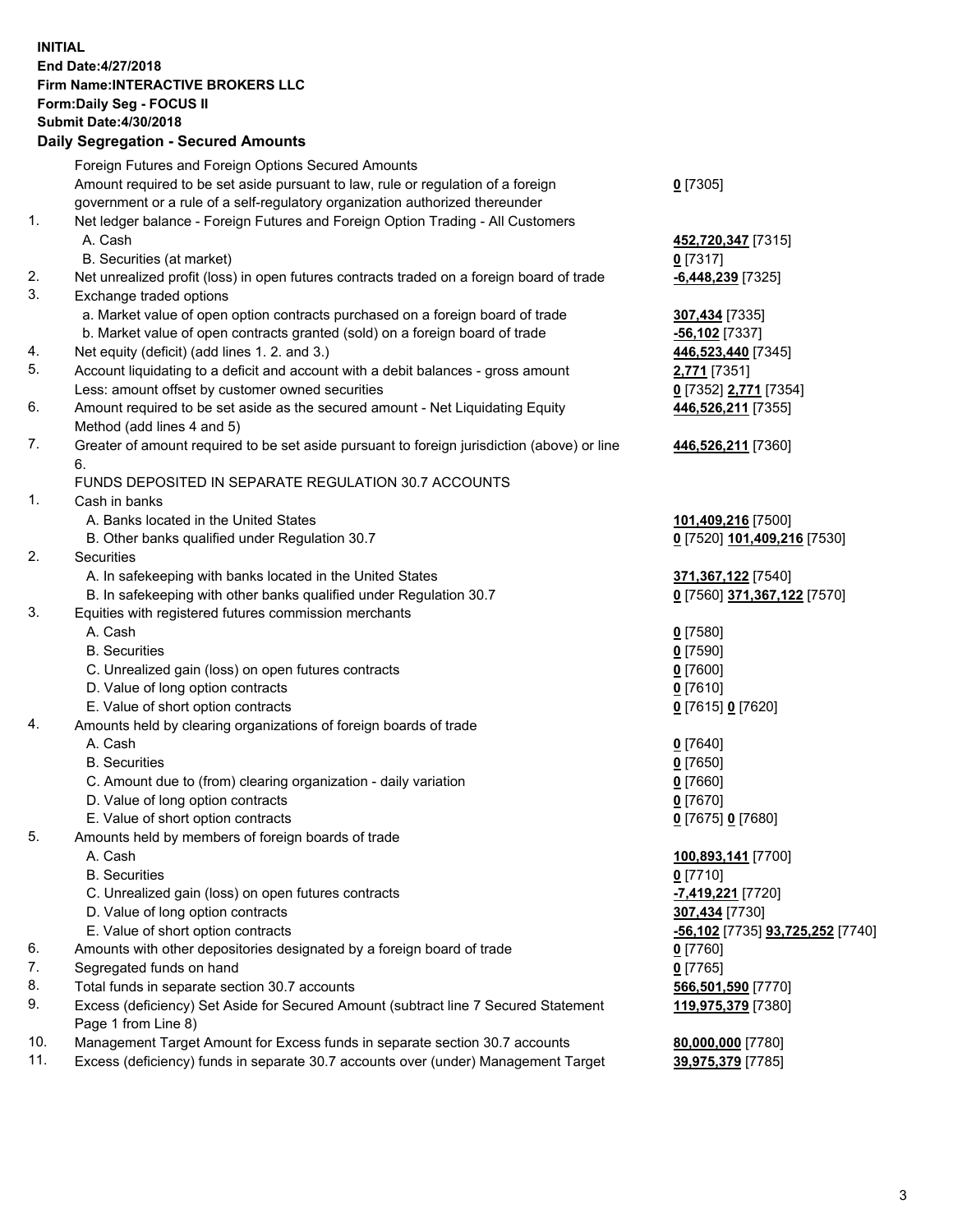**INITIAL End Date:4/27/2018 Firm Name:INTERACTIVE BROKERS LLC Form:Daily Seg - FOCUS II Submit Date:4/30/2018 Daily Segregation - Segregation Statement** SEGREGATION REQUIREMENTS(Section 4d(2) of the CEAct) 1. Net ledger balance A. Cash **4,029,783,587** [7010] B. Securities (at market) **0** [7020] 2. Net unrealized profit (loss) in open futures contracts traded on a contract market **52,568,400** [7030] 3. Exchange traded options A. Add market value of open option contracts purchased on a contract market **156,703,552** [7032] B. Deduct market value of open option contracts granted (sold) on a contract market **-172,886,910** [7033] 4. Net equity (deficit) (add lines 1, 2 and 3) **4,066,168,629** [7040] 5. Accounts liquidating to a deficit and accounts with debit balances - gross amount **158,198** [7045] Less: amount offset by customer securities **0** [7047] **158,198** [7050] 6. Amount required to be segregated (add lines 4 and 5) **4,066,326,827** [7060] FUNDS IN SEGREGATED ACCOUNTS 7. Deposited in segregated funds bank accounts A. Cash **629,255,992** [7070] B. Securities representing investments of customers' funds (at market) **2,562,092,011** [7080] C. Securities held for particular customers or option customers in lieu of cash (at market) **0** [7090] 8. Margins on deposit with derivatives clearing organizations of contract markets A. Cash **21,706,988** [7100] B. Securities representing investments of customers' funds (at market) **1,094,143,156** [7110] C. Securities held for particular customers or option customers in lieu of cash (at market) **0** [7120] 9. Net settlement from (to) derivatives clearing organizations of contract markets **-674,357** [7130] 10. Exchange traded options A. Value of open long option contracts **156,609,451** [7132] B. Value of open short option contracts **-172,784,990** [7133] 11. Net equities with other FCMs A. Net liquidating equity **0** [7140] B. Securities representing investments of customers' funds (at market) **0** [7160] C. Securities held for particular customers or option customers in lieu of cash (at market) **0** [7170] 12. Segregated funds on hand **0** [7150] 13. Total amount in segregation (add lines 7 through 12) **4,290,348,251** [7180] 14. Excess (deficiency) funds in segregation (subtract line 6 from line 13) **224,021,424** [7190] 15. Management Target Amount for Excess funds in segregation **155,000,000** [7194]

16. Excess (deficiency) funds in segregation over (under) Management Target Amount Excess

**69,021,424** [7198]